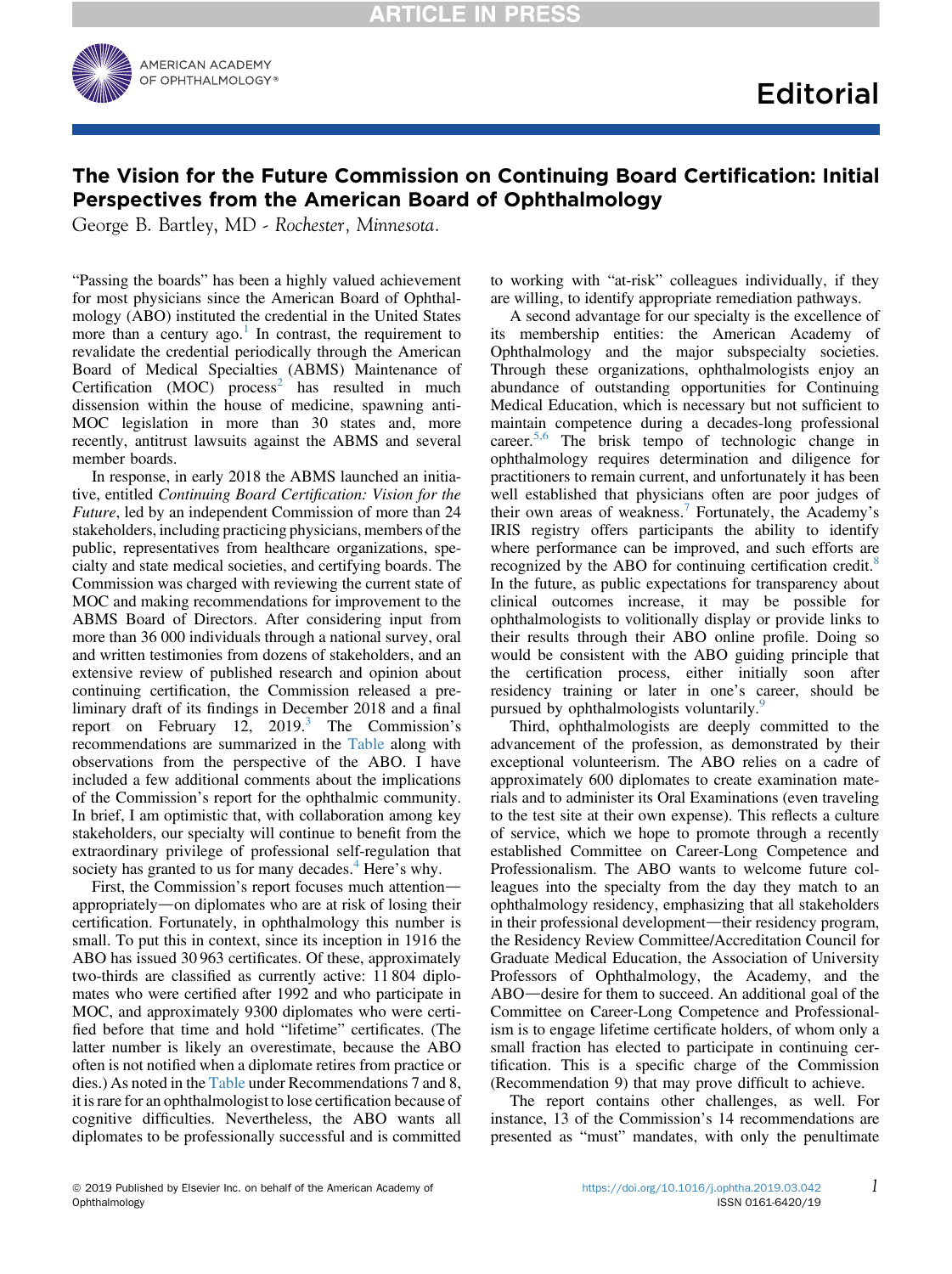# **ARTICLE IN PRESS**

# Ophthalmology Volume ., Number ., Month 2019

# Table.

<span id="page-1-0"></span>

| <b>Commission Recommendations</b>                                                                                                                                                                                                                                                                                                                                                                    | American Board of Ophthalmology Perspective                                                                                                                                                                                                                                                                                                                                                                                                                                                                                                                                                                                                                                           |
|------------------------------------------------------------------------------------------------------------------------------------------------------------------------------------------------------------------------------------------------------------------------------------------------------------------------------------------------------------------------------------------------------|---------------------------------------------------------------------------------------------------------------------------------------------------------------------------------------------------------------------------------------------------------------------------------------------------------------------------------------------------------------------------------------------------------------------------------------------------------------------------------------------------------------------------------------------------------------------------------------------------------------------------------------------------------------------------------------|
| Foundational Recommendation<br>1. Continuing certification must integrate professionalism, assessment,<br>lifelong learning, and advancing practice to determine the continuing<br>certification status of a diplomate.                                                                                                                                                                              | The 4 components recommended for continuing certification have been<br>segregated since 2015 into 4 parts per standards set by the ABMS. The<br>ABO has initiated integrative options by which diplomates can satisfy<br>assessment, lifelong learning, and advancing practice through its<br>Quarterly Questions program. All diplomates must maintain an<br>unrestricted medical license (previously the core requirement denoting<br>professionalism) to be certified.                                                                                                                                                                                                             |
| Short-Term and Intermediate Recommendations                                                                                                                                                                                                                                                                                                                                                          |                                                                                                                                                                                                                                                                                                                                                                                                                                                                                                                                                                                                                                                                                       |
| 2. Continuing certification must change to incorporate longitudinal and<br>other innovative formative assessment strategies that support learning,<br>identify knowledge and skills gaps, and help diplomates stay current. The<br>ABMS Boards must offer an alternative to burdensome, highly secure,<br>point-in-time examinations of knowledge.                                                   | During 2017 and 2018, the ABO transitioned from its decennial, closed-<br>book, high-stakes DOCK examination to Quarterly Questions, a<br>longitudinal assessment program with formative features that allows a<br>summative determination of knowledge, judgment, and skills.                                                                                                                                                                                                                                                                                                                                                                                                        |
| 3. The ABMS Board must regularly communicate with their diplomates<br>about the standards for the specialty and encourage feedback about the<br>program.                                                                                                                                                                                                                                             | The ABO's Diplomate Digest, an online "Place for Conversation,<br>Collaboration, and Community," is updated continuously and a link sent<br>to each diplomate monthly. Additionally, since January 2017 the ABO<br>has hosted more than 24 in-person meetings with diplomates, residents,<br>patients, and other stakeholders. Critiques and suggestions are solicited<br>and have been instrumental in identifying and catalyzing opportunities<br>for improvement.                                                                                                                                                                                                                  |
| 4. The ABMS and ABMS Boards must have consistent processes and<br>requirements for continuing certification that are fair, equitable,<br>transparent, effective, and efficient.                                                                                                                                                                                                                      | Although this recommendation is more applicable to physicians who are<br>certified in more than 1 specialty or subspecialty, the ABO supports the<br>adoption of consistent definitions and continuing certification cycle<br>length, as well as transparent appeal processes and pathways to regain<br>certification if lost.                                                                                                                                                                                                                                                                                                                                                        |
| 5. The ABMS Boards must enable multi-specialty and subspecialty<br>diplomates to remain certified across multiple ABMS Boards without<br>duplication of effort.                                                                                                                                                                                                                                      | Although relevant to few ophthalmologists, the ABO supports this<br>recommendation.                                                                                                                                                                                                                                                                                                                                                                                                                                                                                                                                                                                                   |
| 6. The ABMS and ABMS Boards must facilitate and encourage<br>independent research to build on the existing evidence base about the<br>value of continuing certification.                                                                                                                                                                                                                             | The ABO welcomes research <sup>17,18</sup> examining the efficacy and value of<br>certification, and considers the IRIS registry a potentially valuable<br>resource to promote such investigations.                                                                                                                                                                                                                                                                                                                                                                                                                                                                                   |
| 7. The ABMS Boards must change a diplomate's certification status when<br>continuing certification standards are not met.                                                                                                                                                                                                                                                                            | The number of ABO diplomates whose certificates were revoked between<br>2013 and 2018 ranged from 4 and 12 per year, nearly all for loss of<br>medical license related to transgressions of ethics or professionalism.<br>Regaining certification is possible once an unrestricted medical license is<br>restored and requirements for continuing certification are met.<br>Between 2014 and 2018, 139 diplomates failed the DOCK examination<br>(2.5%-4% of candidates/year). Of these, 79 successfully passed the<br>examination on a subsequent attempt and 55 transitioned to the<br>Quarterly Questions program. Only 5 ophthalmologists elected not to<br>pursue certification. |
| 8. The ABMS Boards must have clearly defined remediation pathways to<br>enable diplomates to meet continuing certification standards in advance<br>of and after any loss of certification.                                                                                                                                                                                                           | Since the institution of Quarterly Questions in 2017, only 1% of<br>diplomates have been unable to achieve the passing standard. The ABO<br>will work with each willing diplomate individually to determine the<br>cause(s) for substandard performance and recommend options for<br>remediation.                                                                                                                                                                                                                                                                                                                                                                                     |
| 9. The ABMS and ABMS Boards must make publicly available the<br>certification history of all diplomates, including their participation in the<br>certification process. The ABMS Boards must facilitate voluntary re-<br>engagement into the continuing certification process for lifetime<br>certificate holders and others not currently participating in the<br>continuing certification process. | To fulfill its mission to serve the public, the ABO website specifies whether<br>a diplomate holds a non-time-limited or lifetime certificate, is<br>participating in continuing certification, is clinically inactive or retired,<br>or if one's certificate is on probation or has been suspended. The ABO's<br>Career-Long Competence and Professionalism Committee aims, among<br>other goals, to increase the participation of lifetime certificate holders in<br>continuing certification.                                                                                                                                                                                      |
| 10. The ABMS Boards must comply with all ABMS certification and<br>organizational standards, including financial stewardship and ensuring<br>that diverse groups of practicing ophthalmologists and the public voice<br>are represented.                                                                                                                                                             | The ABO Board of Directors comprises of ophthalmologists from private<br>practice and academics and is more diverse in regard to gender than the<br>constituency it represents. All Directors are clinically active. Financial<br>transparency is promoted and verified by a GuideStar Platinum rating.<br>The ABO has had at least 1 Public Director on its Board since 2001.                                                                                                                                                                                                                                                                                                        |
| 11. The ABMS must demonstrate and communicate that continuing<br>certification has value, meaning, and purpose in the healthcare<br>environment.<br>a. Hospitals, health systems, payers, and other healthcare organizations<br>can independently decide what factors are used in credentialing and<br>privileging decisions.                                                                        | As ABO Executive Director Robert Shaffer wrote in 1991: "It has never<br>been the purpose of the Board to define requirements for membership to<br>hospital staffs or to gain special recognition or privileges for its<br>Diplomates. Its principal purpose is to provide assurance to the public<br>and to the medical profession that a certified physician has successfully<br>completed an accredited course of education in ophthalmology and an                                                                                                                                                                                                                                |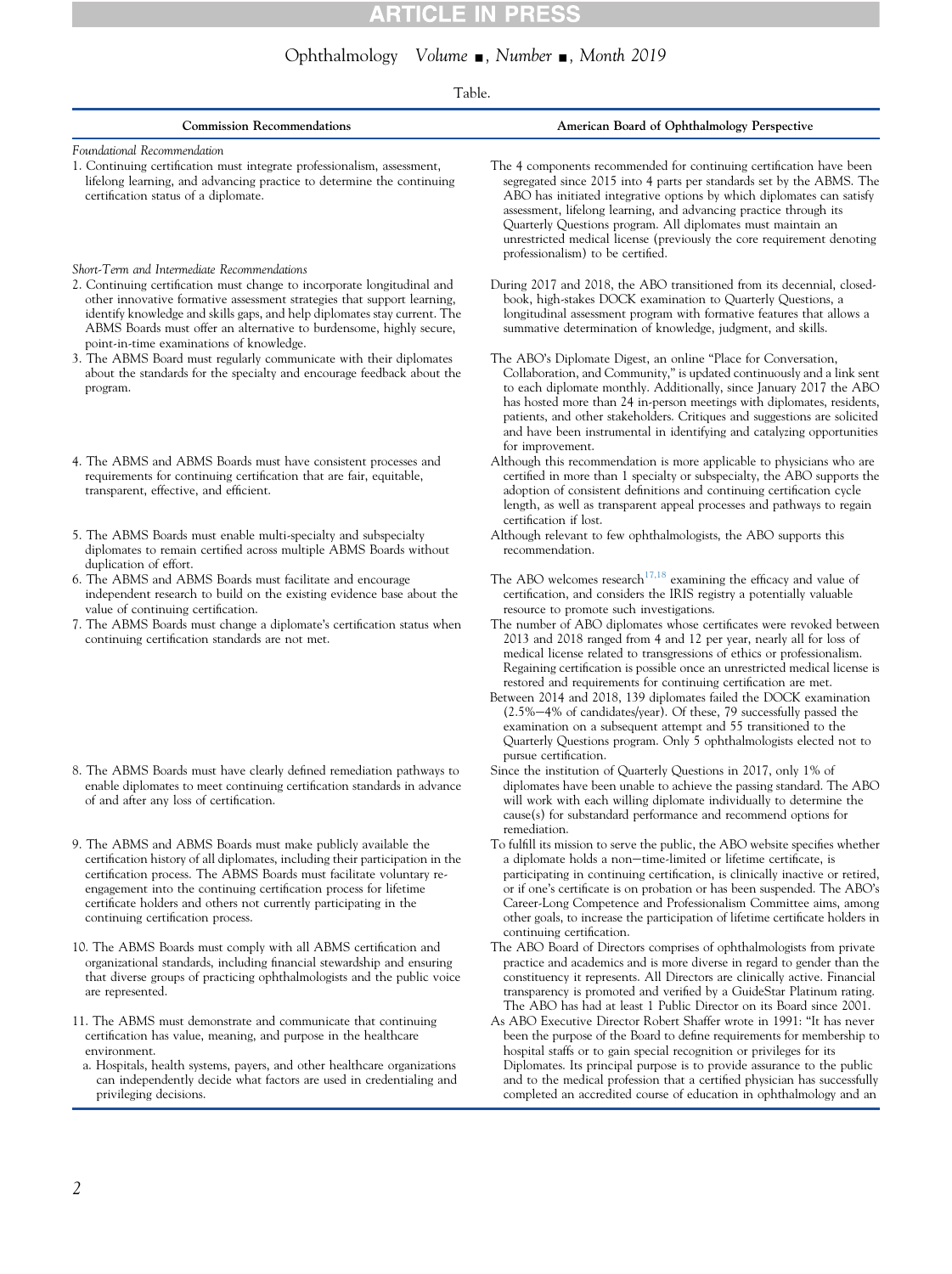### Commentary

#### Table. (Continued.)

| <b>Commission Recommendations</b>                                                                                                                                                                                                                                                                                                                                                                                                                                                                        | American Board of Ophthalmology Perspective                                                                                                                                                                                                                                                                                                                                                                                                                                                                                                                                                                                                                                                                                                                                           |
|----------------------------------------------------------------------------------------------------------------------------------------------------------------------------------------------------------------------------------------------------------------------------------------------------------------------------------------------------------------------------------------------------------------------------------------------------------------------------------------------------------|---------------------------------------------------------------------------------------------------------------------------------------------------------------------------------------------------------------------------------------------------------------------------------------------------------------------------------------------------------------------------------------------------------------------------------------------------------------------------------------------------------------------------------------------------------------------------------------------------------------------------------------------------------------------------------------------------------------------------------------------------------------------------------------|
| b. The ABMS must inform these organizations that continuing<br>certification should not be the only criterion used in these decisions,<br>and these organizations should use a wide portfolio of criteria in these<br>decisions.<br>c. The ABMS must encourage hospitals, health systems, payers, and<br>other healthcare organizations to not deny credentialing or privileging<br>to a physician solely on the basis of certification status.                                                          | evaluation including an examination." That the credential should be<br>pursued voluntarily was expressed concisely in a letter dated February 2,<br>1916, between ABO founding members Alexander Duane and Walter<br>Lancaster: "I don't see why we should make anyone take our<br>examination or secure our certification who did not apply for it<br>spontaneously." <sup>19</sup><br>The ABO continues to support these principles.                                                                                                                                                                                                                                                                                                                                                |
| Aspirational Recommendations<br>12. The ABMS and ABMS Boards must seek input from other stakeholder<br>organizations to develop consistent approaches to evaluate<br>professionalism and professional standing while ensuring due process for<br>the diplomate when questions of professionalism arise.                                                                                                                                                                                                  | The Commission report amplifies this recommendation by stating that<br>boards should collaborate with specialty societies, professional<br>organizations, and the public, and that "certification represents a higher<br>standard than licensure and expects that unprofessional behavior can<br>lead to the loss of certification regardless of licensure status." The ABO<br>agrees and would, for instance, consider an action against a Fellow or<br>Member of the American Academy of Ophthalmology by its Ethics<br>Committee a reason for investigation.                                                                                                                                                                                                                       |
| 13. The ABMS and ABMS Boards should collaborate with specialty<br>societies, the CME/Continuing Professional Development community,<br>and other expert stakeholders to develop the infrastructure to support<br>learning activities that produce data-driven advances in clinical practice.<br>The ABMS Boards must ensure that their continuing certification<br>programs recognize and document participation in a wide range of<br>quality assessment activities in which diplomates already engage. | A. The ABO encourages diplomates to use the American Academy of<br>Ophthalmology's IRIS registry to identify gaps in practice performance.<br>Projects to improve clinical practice are recognized for continuing<br>certification credit.<br>B. The ABO has identified leaders from each of the major subspecialty<br>societies to serve as liaisons between their organizations and the ABO,<br>and specifically to identify opportunities to improve the quality of<br>medical care.<br>C. The ABO is working with both academic and private practice groups to<br>promote and recognize team-based quality improvement activities.<br>D. The ABO subscribes to the CME Finder program of the Accreditation<br>Council for CME to assist its diplomates in identifying educational |
| 14. The ABMS Boards must collaborate with professional or CME/<br>Continuing Professional Development organizations to share data and<br>information to guide and support diplomate engagement in continuing<br>certification.                                                                                                                                                                                                                                                                           | programs that will satisfy their individual needs while meeting<br>continuing certification requirements.<br>The Commission report contains few details about the recommended "data<br>sharing agreements." However, as noted, the ABO meets at least<br>annually with leaders from the American Academy of Ophthalmology<br>and liaisons from the major subspecialty societies to learn how<br>continuing certification programs can be improved to best serve<br>diplomates, including, as resources permit, tailoring continuing<br>certification activities to each diplomate's specific needs.                                                                                                                                                                                   |
| ARMS = American Board of Medical Specialties: ARO = American Board of Ophthalmology: CME = Continuing Medical Education: DOCK =                                                                                                                                                                                                                                                                                                                                                                          |                                                                                                                                                                                                                                                                                                                                                                                                                                                                                                                                                                                                                                                                                                                                                                                       |

an Board of Ophthalmology; CME  $=$  Continuing Medical Education; DC Demonstration of Ophthalmic Cognitive Knowledge.

recommendation (collaborating with stakeholders, one of the ABO's core principles<sup>9</sup>) using the more lenient "should" in its directive. New programs typically require additional resources. For instance, transitioning from the resources. For instance, transitioning from the Demonstration of Ophthalmic Cognitive Knowledge examination to the highly successful Quarterly Questions<sup>10</sup> platform requires greater investment by the ABO in information technology. To keep fees for initial certification examinations and continuing certification activities as low as possible, the ABO is innovating to minimize expense, such as converting from a rented physical office for its Philadelphia-based staff to a "distributed workforce" model in which employees interact in a virtual environment from their homes.

As noted in the Commission report (page 7), the public "expects that 'someone' [is making] sure that physicians are staying current in their fields by assessing their competence on a periodic basis," an expectation that is based on trust.<sup>11</sup> Certifying boards share the responsibility of professional self-regulation with state medical licensing boards as well as hospitals and other healthcare institutions that grant

clinical privileges to practitioners. Many physicians and members of the public are unaware that certifying boards oversee disciplinary proceedings, a function to which the ABO devotes considerable resources. Such expenses ultimately are supported by examination fees, because the ABO owns no real estate or other tangible assets and has not accumulated reserves over the past century other than an amount to fulfill its fiduciary responsibility as a not-forprofit organization. Financial considerations are manageable, however, and as mentioned earlier I am optimistic that initiatives already adopted by the ABO and planned for the near future will be successful.

Recent editorialists $12,13$  have justifiably questioned the value and future of MOC, as did Arnold Relman, editor of The New England Journal of Medicine, in an essay 40 years ago entitled "Recertification: Will We Retreat?"<sup>[14](#page-3-0)</sup> Dr. Relman argued that "total abandonment of the recertification idea would be a mistake. A retreat...would not be well received by a public that has already begun to wonder whether medicine is more interested in defending its privileges than in maintaining its standards." In a